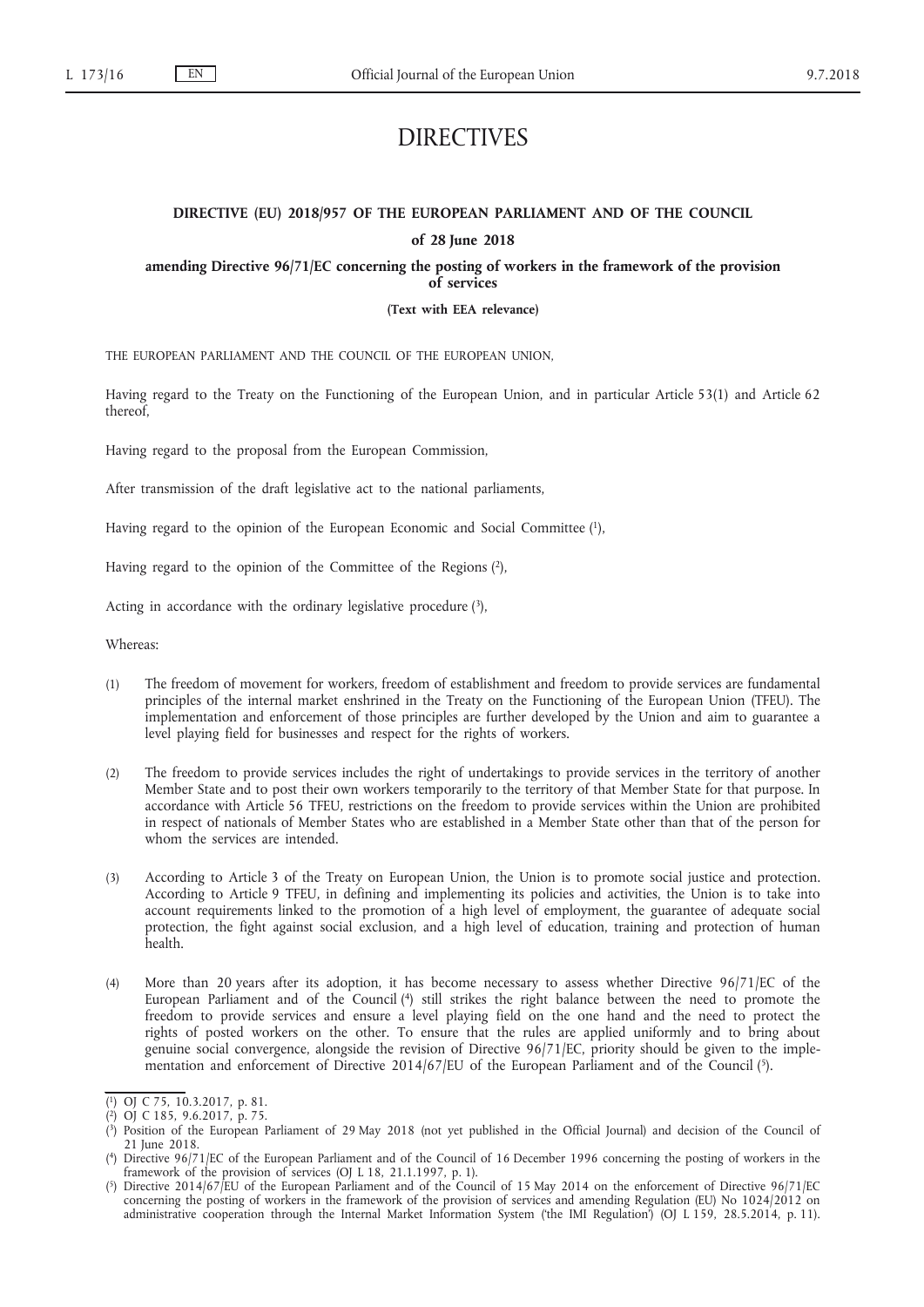(5) Sufficient and accurate statistical data in the area of posted workers is of utmost importance, in particular with regard to the number of posted workers in specific employment sectors and per Member State. The Member States and the Commission should collect and monitor such data.

(6) The principle of equal treatment and the prohibition of any discrimination on grounds of nationality have been enshrined in Union law since the founding Treaties. The principle of equal pay has been implemented through secondary law not only between women and men, but also between workers with fixed term contracts and comparable permanent workers, between part-time and full-time workers and between temporary agency workers and comparable workers of the user undertaking. Those principles include the prohibition of any measures which directly or indirectly discriminate on grounds of nationality. In applying those principles, the relevant case-law of the Court of Justice of the European Union is to be taken into consideration.

- (7) The competent authorities and bodies, in accordance with national law and/or practice, should be able to verify whether the conditions of accommodation for posted workers directly or indirectly provided by the employer comply with the national rules in the Member State to whose territory the workers are posted (host Member State) that also apply to posted workers.
- (8) Posted workers who are temporarily sent from their regular place of work in the host Member State to another place of work, should receive at least the same allowances or reimbursement of expenditure to cover travel, board and lodging expenses for workers away from home for professional reasons that apply to local workers in that Member State. The same should apply as regards the expenditure incurred by posted workers required to travel to and from their regular place of work in the host Member State. Double payment of travel, board and lodging expenses should be avoided.
- (9) Posting is temporary in nature. Posted workers usually return to the Member State from which they were posted after completion of the work for which they were posted. However, in view of the long duration of some postings and in acknowledgment of the link between the labour market of the host Member State and the workers posted for such long periods, where posting lasts for periods longer than 12 months host Member States should ensure that undertakings which post workers to their territory guarantee those workers an additional set of terms and conditions of employment that are mandatorily applicable to workers in the Member State where the work is carried out. That period should be extended where the service provider submits a motivated notification.
- (10) Ensuring greater protection for workers is necessary to safeguard the freedom to provide, in both the short and the long term, services on a fair basis, in particular by preventing abuse of the rights guaranteed by the Treaties. However, the rules ensuring such protection for workers cannot affect the right of undertakings posting workers to the territory of another Member State to invoke the freedom to provide services, including in cases where a posting exceeds 12 or, where applicable, 18 months. Any provision applicable to posted workers in the context of a posting exceeding 12 or, where applicable, 18 months must thus be compatible with that freedom. In accordance with settled case law, restrictions to the freedom to provide services are permissible only if they are justified by overriding reasons in the public interest and if they are proportionate and necessary.
- (11) Where a posting exceeds 12 or, where applicable, 18 months, the additional set of terms and conditions of employment to be guaranteed by the undertaking posting workers to the territory of another Member State should also cover workers who are posted to replace other posted workers performing the same task at the same place, to ensure that such replacements are not used to circumvent the otherwise applicable rules.
- (12) Directive 2008/104/EC of the European Parliament and of the Council (1) gives expression to the principle that the basic working and employment conditions applicable to temporary agency workers should be at least those which would apply to such workers if they were recruited by the user undertaking to occupy the same job. That principle should also apply to temporary agency workers posted to the territory of another Member State. Where that principle applies, the user undertaking should inform the temporary-work agency about the working conditions and remuneration it applies to its workers. Member States are able, under certain conditions to derogate from the principles of equal treatment and equal pay pursuant to Article 5(2) and (3) of Directive 2008/104/EC. Where such a derogation applies, the temporary-work agency has no need for the information about the user undertaking's working conditions and the information requirement should therefore not apply.

<sup>(</sup> 1) Directive 2008/104/EC of the European Parliament and of the Council of 19 November 2008 on temporary agency work (OJ L 327, 5.12.2008, p. 9).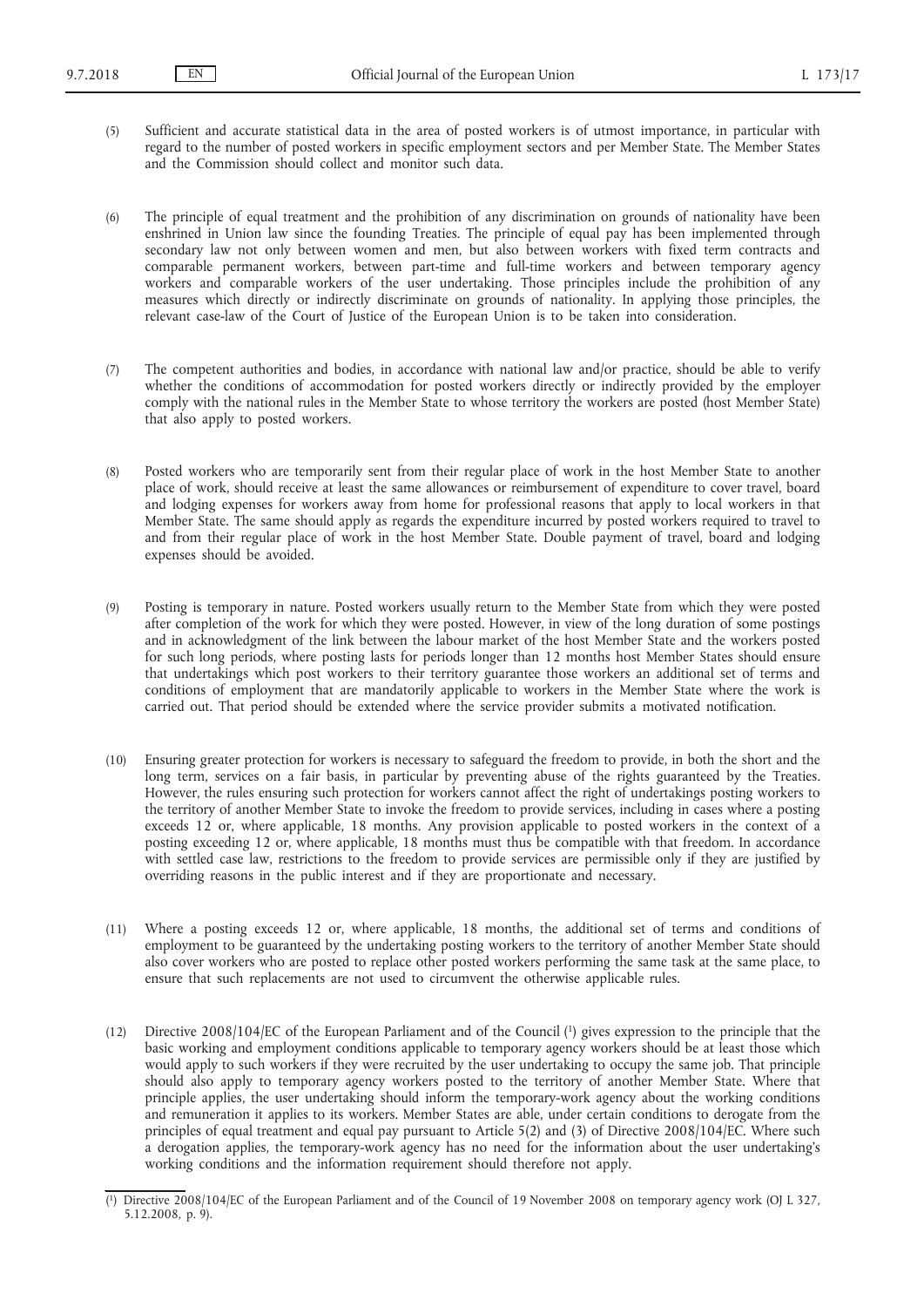- (13) Experience shows that workers who have been hired out by a temporary employment undertaking or placement agency to a user undertaking are sometimes sent to the territory of another Member State in the framework of the transnational provision of services. The protection of those workers should be ensured. Member States should ensure that the user undertaking informs the temporary employment undertaking or placement agency about the posted workers who are temporarily working in the territory of a Member State other than the Member State in which they normally work for the temporary employment undertaking or placement agency or for the user undertaking, in order to allow the employer to apply, as appropriate, the terms and conditions of employment that are more favourable to the posted worker.
- (14) This Directive, in the same way as Directive 96/71/EC, should not prejudice the application of Regulations (EC) No 883/2004 (1) and (EC) No 987/2009 (2) of the European Parliament and of the Council.
- (15) Because of the highly mobile nature of work in international road transport, the implementation of this Directive in that sector raises particular legal questions and difficulties, which are to be addressed, in the framework of the mobility package, through specific rules for road transport also reinforcing the combating of fraud and abuse.
- (16) In a truly integrated and competitive internal market, undertakings compete on the basis of factors such as productivity, efficiency, and the education and skill level of the labour force, as well as the quality of their goods and services and the degree of innovation thereof.
- (17) It is within Member States' competence to set rules on remuneration in accordance with national law and/or practice. The setting of wages is a matter for the Member States and the social partners alone. Particular care should be taken not to undermine national systems of wage setting or the freedom of the parties involved.
- (18) When comparing the remuneration paid to a posted worker and the remuneration due in accordance with the national law and/or practice of the host Member State, the gross amount of remuneration should be taken into account. The total gross amounts of remuneration should be compared, rather than the individual constituent elements of remuneration which are rendered mandatory as provided for by this Directive. Nevertheless, in order to ensure transparency and to assist the competent authorities and bodies in carrying out checks and controls it is necessary that the constituent elements of remuneration can be identified in enough detail according to the national law and/or practice of the Member State from which the worker was posted. Unless the allowances specific to the posting concern expenditure actually incurred on account of the posting, such as expenditure on travel, board and lodging, they should be considered to be part of the remuneration and should be taken into account for the purposes of comparing the total gross amounts of remuneration.
- (19) Allowances specific to posting often serve several purposes. Insofar as their purpose is the reimbursement of expenditure incurred on account of the posting, such as expenditure on travel, board and lodging, they should not be considered to be part of remuneration. It is for Member States, in accordance with their national law and/or practice, to set rules with regard to the reimbursement of such expenditure. The employer should reimburse posted workers for such expenditure in accordance with the national law and/or practice applicable to the employment relationship.
- (20) In view of the relevance of allowances specific to posting, uncertainty as to which elements of such allowances are allocated to the reimbursement of expenditure incurred on account of the posting should be avoided. The entire allowance should be considered to be paid in reimbursement of expenditure unless the terms and conditions of employment resulting from the law, regulation or administrative provision, collective agreements, arbitration awards or contractual agreements that apply to the employment relationship determine which elements of the allowance are allocated to the reimbursement of expenditure incurred on account of the posting and which are part of remuneration.
- (21) The constituent elements of remuneration and other terms and conditions of employment under national law or collective agreements as referred to in this Directive should be clear and transparent to all undertakings and posted workers. As transparency of, and access to, information are essential for legal certainty and law enforcement, it is, with regard to Article 5 of Directive 2014/67/EU, justified to extend Member States' obligation to publish the information on the terms and conditions of employment, on the single official national website, to the constituent

<sup>(</sup> 1) Regulation (EC) No 883/2004 of the European Parliament and of the Council of 29 April 2004 on the coordination of social security systems (OJ L 166, 30.4.2004, p. 1).

<sup>(</sup> 2) Regulation (EC) No 987/2009 of the European Parliament and of the Council of 16 September 2009 laying down the procedure for implementing Regulation (EC) No 883/2004 on the coordination of social security systems (OJ L 284, 30.10.2009, p. 1).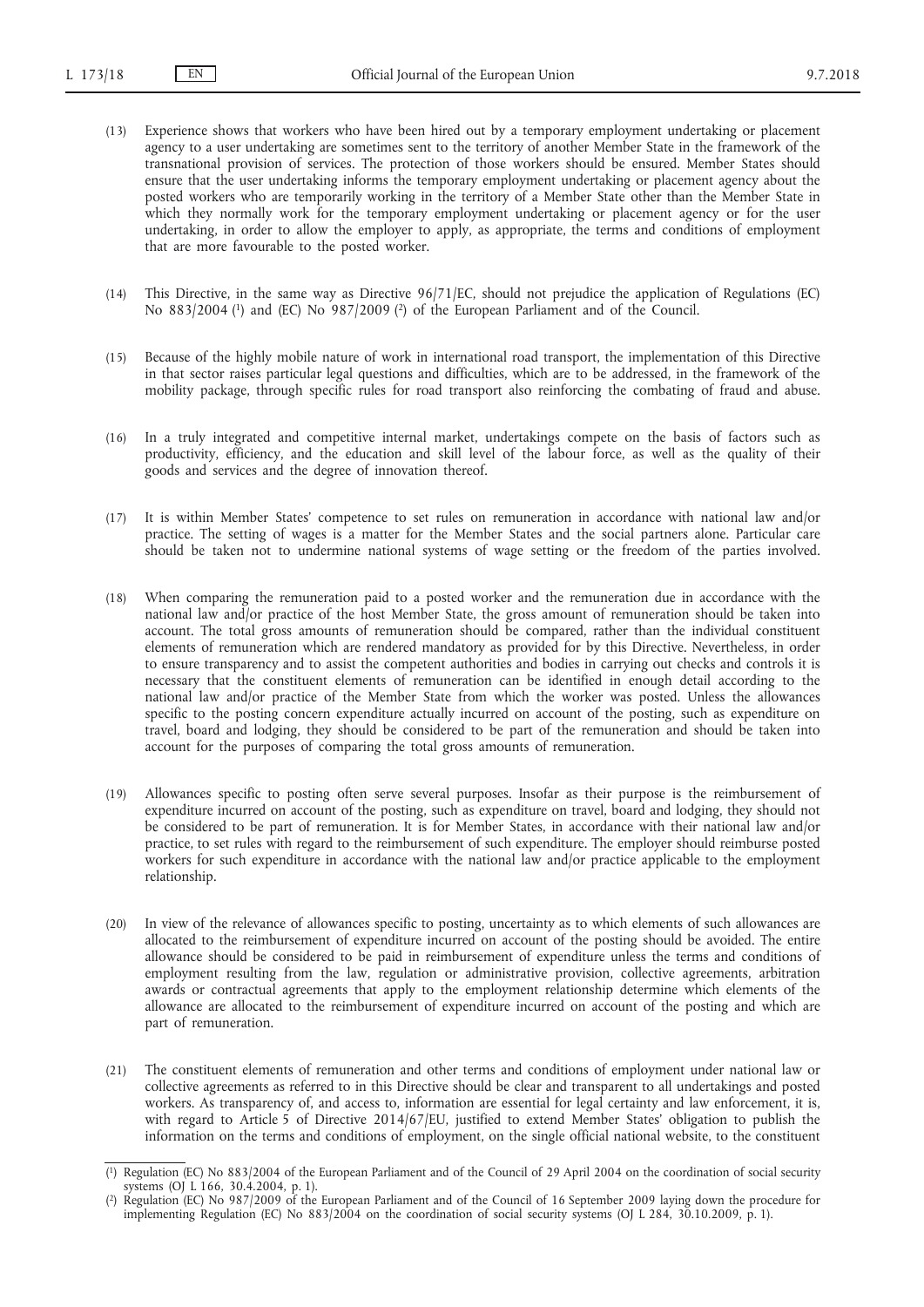elements of remuneration rendered mandatory as well as to the additional set of terms and conditions of employment applicable to postings exceeding 12 or, where applicable, 18 months under this Directive. Each Member State should ensure that the information provided on the single official national website is accurate and is updated on a regular basis. Any penalty imposed on an undertaking for non-compliance with the terms and conditions of employment to be ensured to posted workers should be proportionate, and the determination of the penalty should take into account, in particular, whether the information on the single official national website on the terms and conditions of employment was provided in accordance with Article 5 of Directive 2014/67/EU, respecting the autonomy of the social partners.

- (22) Directive 2014/67/EU lays down a number of provisions to ensure that rules on the posting of workers are enforced and are respected by all undertakings. Article 4 of that Directive provides for factual elements that may be taken into account in the overall assessment of the specific situations in order to identify genuine posting situations and to prevent abuse and circumvention of the rules.
- (23) Employers should, before the beginning of a posting, take appropriate measures to provide essential information to the worker about the terms and conditions of employment as regards the posting in accordance with Council Directive 91/533/EEC (1).
- (24) This Directive establishes a balanced framework with regard to the freedom to provide services and the protection of posted workers, which is non-discriminatory, transparent and proportionate while respecting the diversity of national industrial relations. This Directive does not prevent the application of terms and conditions of employment which are more favourable to posted workers.
- (25) With a view to tackling abuses in subcontracting situations and in order to protect the rights of posted workers, Member States should take appropriate measures, in accordance with Article 12 of Directive 2014/67/EU, to ensure subcontracting liability.
- (26) In order to ensure that Directive 96/71/EC is correctly applied, coordination between the Member States' competent authorities and/or bodies and cooperation at Union level on combating fraud relating to the posting of workers should be strengthened.
- (27) In the context of combating fraud related to the posting of workers, the European Platform to enhance cooperation in tackling undeclared work (the 'Platform'), established by Decision (EU) 2016/344 of the European Parliament and the Council (2), should, in accordance with its mandate, participate in the monitoring and the evaluation of cases of fraud, improve the implementation and efficiency of administrative cooperation between Member States, develop alert mechanisms and bring assistance and support to reinforced administrative cooperation and information exchanges between the competent authorities or bodies. In doing so, the Platform is to work in close cooperation with the Committee of Experts on Posting of Workers, established by Commission Decision 2009/17/EC (3).
- (28) The transnational nature of certain situations of fraud or abuses related to the posting of workers justifies concrete measures aiming to reinforce the transnational dimension of inspections, inquiries and exchanges of information between the competent authorities or bodies of the Member States concerned. To that end, in the framework of administrative cooperation provided for in Directives 96/71/EC and 2014/67/EU, in particular Article 7(4) of Directive 2014/67/EU, the competent authorities or bodies should have the necessary means for alerting on such situations and exchanging information aiming to prevent and combat fraud and abuses.
- (29) In accordance with the Joint Political Declaration of 28 September 2011 of Member States and the Commission on explanatory documents (4), Member States have undertaken to accompany, in justified cases, the notification of their transposition measures with one or more documents explaining the relationship between the components of a directive and the corresponding parts of national transposition instruments. With regard to this Directive, the legislator considers the transmission of such documents to be justified.

<sup>(</sup> 1) Council Directive 91/533/EEC of 14 October 1991 on an employer's obligation to inform employees of the conditions applicable to the contract or employment relationship (OJ L 288, 18.10.1991, p. 32).

<sup>(</sup> 2) Decision (EU) 2016/344 of the European Parliament and of the Council of 9 March 2016 on establishing a European Platform to enhance cooperation in tackling undeclared work (OJ L 65, 11.3.2016, p. 12).

<sup>(</sup> 3) Commission Decision 2009/17/EC of 19 December 2008 setting up the Committee of Experts on Posting of Workers (OJ L 8, 13.1.2009, p. 26).

<sup>(</sup> 4) OJ C 369, 17.12.2011, p. 14.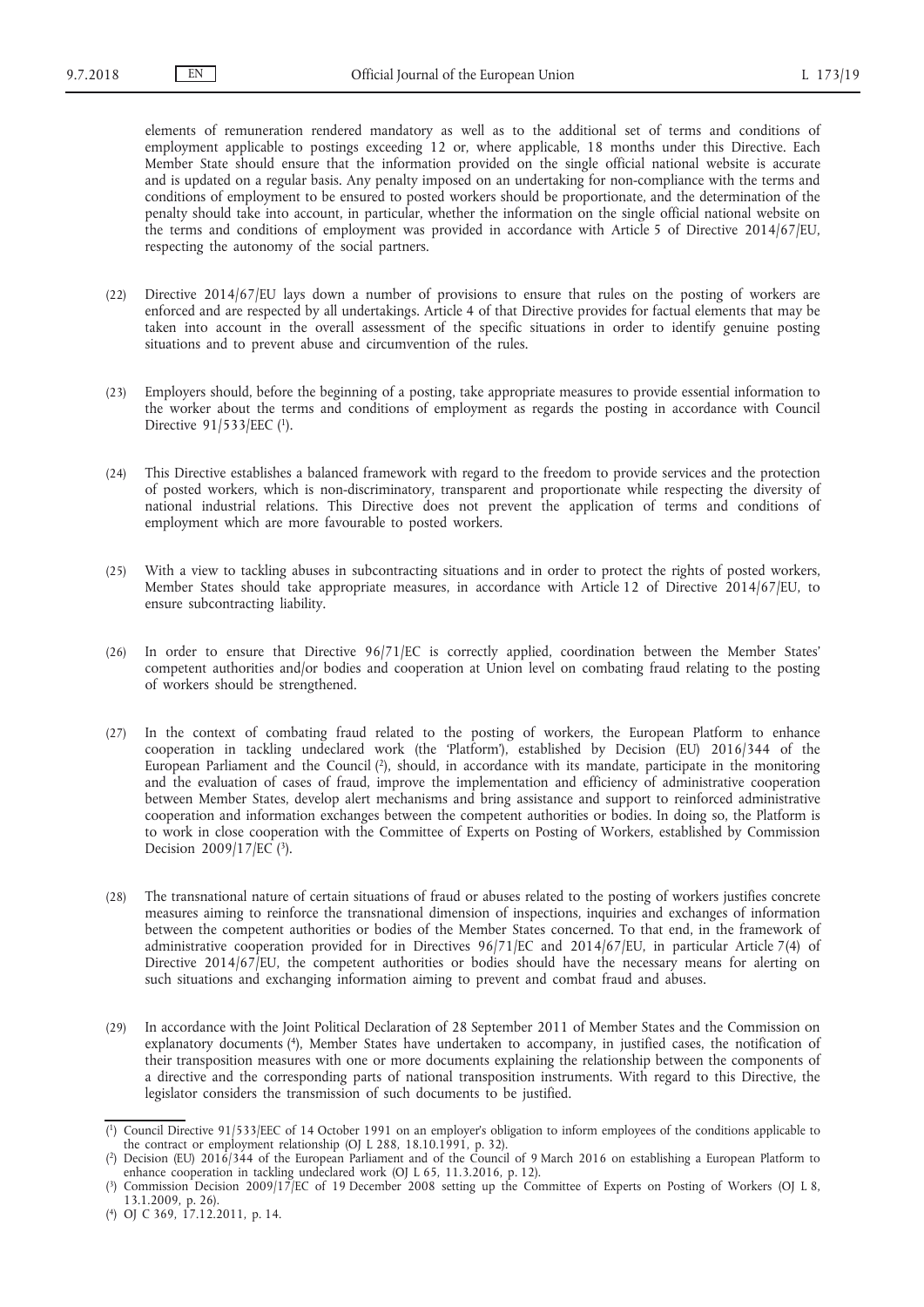(30) Directive 96/71/EC should be amended accordingly,

HAVE ADOPTED THIS DIRECTIVE:

## *Article 1*

#### **Amendments to Directive 96/71/EC**

Directive 96/71/EC is amended as follows:

- (1) Article 1 is amended as follows:
	- (a) the title is replaced by 'Subject-matter and scope';
	- (b) the following paragraphs are inserted:

This Directive shall ensure the protection of posted workers during their posting in relation to the freedom to provide services, by laying down mandatory provisions regarding working conditions and the protection of workers' health and safety that must be respected.

-1a. This Directive shall not in any way affect the exercise of fundamental rights as recognised in the Member States and at Union level, including the right or freedom to strike or to take other action covered by the specific industrial relations systems in Member States, in accordance with national law and/or practice. Nor does it affect the right to negotiate, to conclude and enforce collective agreements, or to take collective action in accordance with national law and/or practice.';

- (c) paragraph 3 is amended as follows:
	- (i) point (c) is replaced by the following:
		- '(c) being a temporary employment undertaking or placement agency, hire out a worker to a user undertaking established or operating in the territory of a Member State, provided that there is an employment relationship between the temporary employment undertaking or placement agency and the worker during the period of posting.';
	- (ii) the following subparagraphs are added:

'Where a worker who has been hired out by a temporary employment undertaking or placement agency to a user undertaking as referred to in point (c) is to carry out work in the framework of the transnational provision of services within the meaning of point (a), (b) or (c) by the user undertaking in the territory of a Member State other than where the worker normally works for the temporary employment undertaking or placement agency, or for the user undertaking, the worker shall be considered to be posted to the territory of that Member State by the temporary employment undertaking or placement agency with which the worker is in an employment relationship. The temporary employment undertaking or placement agency shall be considered to be an undertaking as referred to in paragraph 1 and shall fully comply with the relevant provisions of this Directive and Directive 2014/67/EU of the European Parliament and of the Council (\*).

The user undertaking shall inform the temporary employment undertaking or placement agency which hired out the worker in due time before commencement of the work referred to in the second subparagraph.

- (\*) Directive 2014/67/EU of the European Parliament and of the Council of 15 May 2014 on the enforcement of Directive 96/71/EC concerning the posting of workers in the framework of the provision of services and amending Regulation (EU) No 1024/2012 on administrative cooperation through the Internal Market Information System ("the IMI Regulation") (OJ L 159, 28.5.2014, p. 11).';
- (2) Article 3 is amended as follows:
	- (a) paragraph 1 is replaced by the following:

'1. Member States shall ensure, irrespective of which law applies to the employment relationship, that undertakings as referred to in Article 1(1) guarantee, on the basis of equality of treatment, workers who are posted to their territory the terms and conditions of employment covering the following matters which are laid down in the Member State where the work is carried out:

<sup>—</sup> by law, regulation or administrative provision, and/or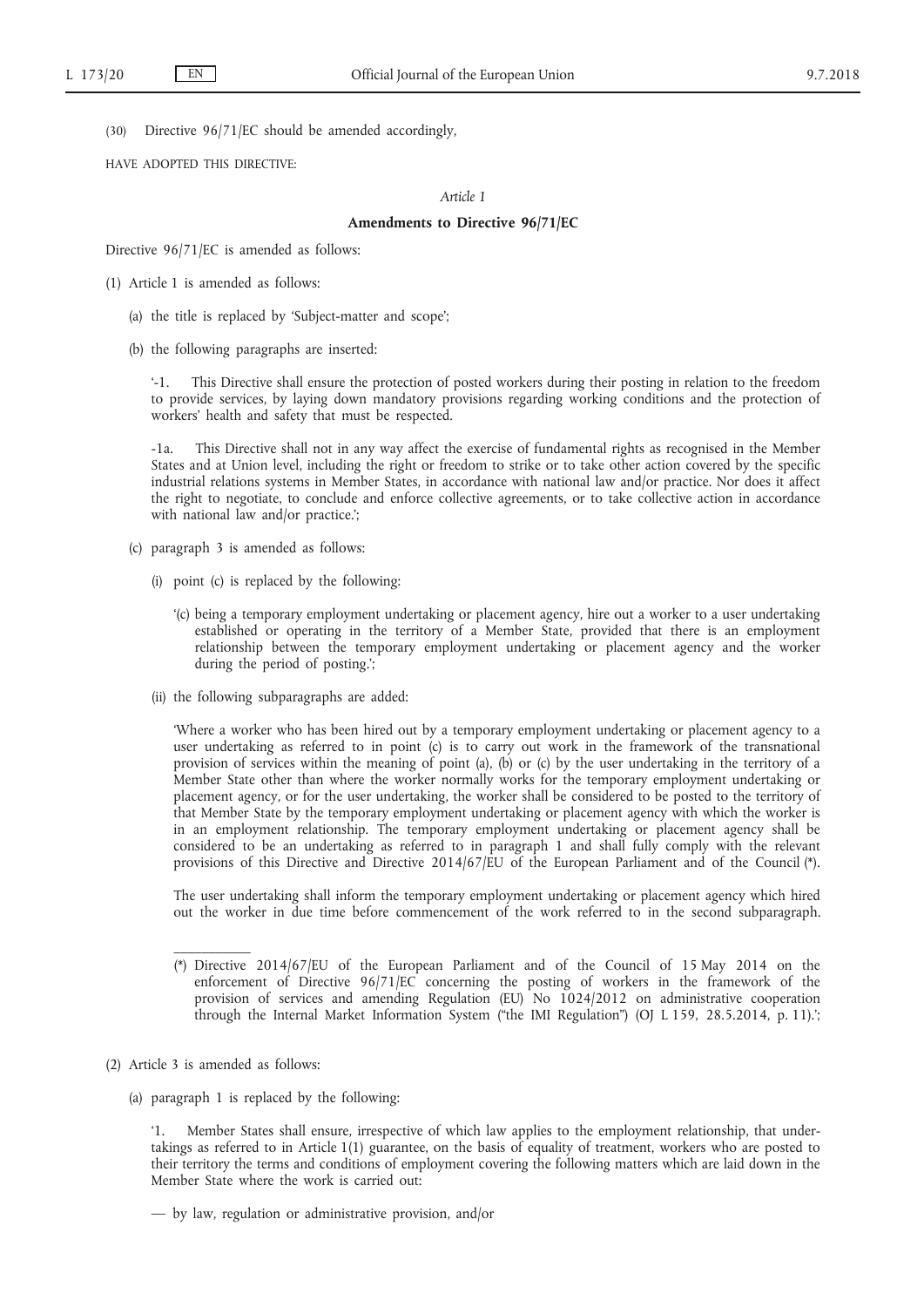- by collective agreements or arbitration awards which have been declared universally applicable or otherwise apply in accordance with paragraph 8:
	- (a) maximum work periods and minimum rest periods;
	- (b) minimum paid annual leave;
	- (c) remuneration, including overtime rates; this point does not apply to supplementary occupational retirement pension schemes;
	- (d) the conditions of hiring-out of workers, in particular the supply of workers by temporary employment undertakings;
	- (e) health, safety and hygiene at work;
	- (f) protective measures with regard to the terms and conditions of employment of pregnant women or women who have recently given birth, of children and of young people;
	- (g) equality of treatment between men and women and other provisions on non-discrimination;
	- (h) the conditions of workers' accommodation where provided by the employer to workers away from their regular place of work;
	- (i) allowances or reimbursement of expenditure to cover travel, board and lodging expenses for workers away from home for professional reasons.

Point (i) shall apply exclusively to travel, board and lodging expenditure incurred by posted workers where they are required to travel to and from their regular place of work in the Member State to whose territory they are posted, or where they are temporarily sent by their employer from that regular place of work to another place of work.

For the purposes of this Directive, the concept of remuneration shall be determined by the national law and/or practice of the Member State to whose territory the worker is posted and means all the constituent elements of remuneration rendered mandatory by national law, regulation or administrative provision, or by collective agreements or arbitration awards which, in that Member State, have been declared universally applicable or otherwise apply in accordance with paragraph 8.

Without prejudice to Article 5 of Directive 2014/67/EU, Member States shall publish the information on the terms and conditions of employment, in accordance with national law and/or practice, without undue delay and in a transparent manner, on the single official national website referred to in that Article, including the constituent elements of remuneration as referred to in the third subparagraph of this paragraph and all the terms and conditions of employment in accordance with paragraph 1a of this Article.

Member States shall ensure that the information provided on the single official national website is accurate and up to date. The Commission shall publish on its website the addresses of the single official national websites.

Where, contrary to Article 5 of Directive 2014/67/EU, the information on the single official national website does not indicate which terms and conditions of employment are to be applied, that circumstance shall be taken into account, in accordance with national law and/or practice, in determining penalties in the event of infringements of the national provisions adopted pursuant to this Directive, to the extent necessary to ensure the proportionality thereof.';

(b) the following paragraphs are inserted:

'1a. Where the effective duration of a posting exceeds 12 months, Member States shall ensure, irrespective of which law applies to the employment relationship, that undertakings as referred to in Article 1(1) guarantee, on the basis of equality of treatment, workers who are posted to their territory, in addition to the terms and conditions of employment referred to in paragraph 1 of this Article, all the applicable terms and conditions of employment which are laid down in the Member State where the work is carried out:

- by law, regulation or administrative provision, and/or
- by collective agreements or arbitration awards which have been declared universally applicable or otherwise apply in accordance with paragraph 8.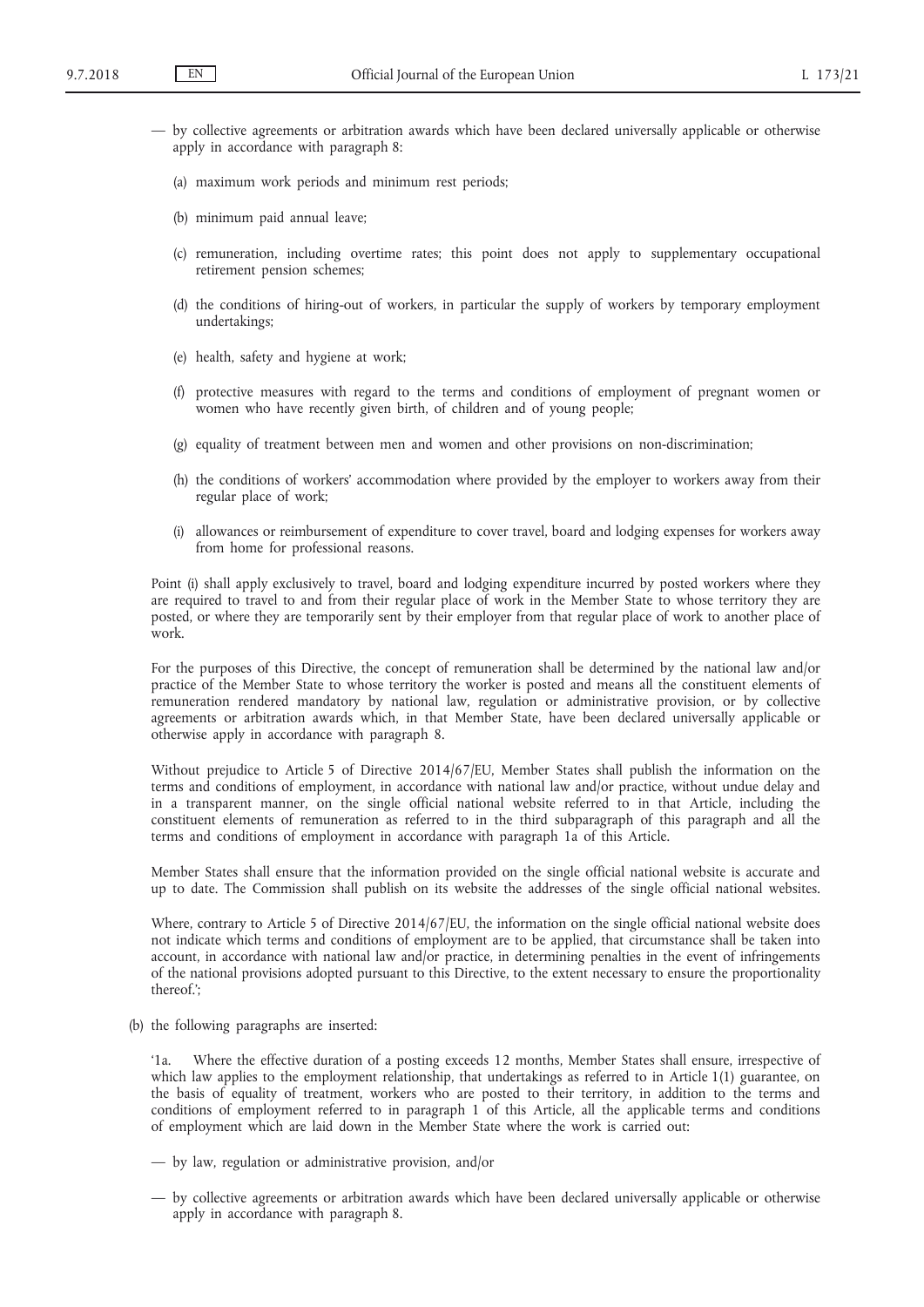The first subparagraph of this paragraph shall not apply to the following matters:

- (a) procedures, formalities and conditions of the conclusion and termination of the employment contract, including non-competition clauses;
- (b) supplementary occupational retirement pension schemes.

Where the service provider submits a motivated notification, the Member State where the service is provided shall extend the period referred to in the first subparagraph to 18 months.

Where an undertaking as referred to in Article 1(1) replaces a posted worker by another posted worker performing the same task at the same place, the duration of the posting shall, for the purposes of this paragraph, be the cumulative duration of the posting periods of the individual posted workers concerned.

The concept of "the same task at the same place" referred to in the fourth subparagraph of this paragraph shall be determined taking into consideration, inter alia, the nature of the service to be provided, the work to be performed and the address(es) of the workplace.

1b. Member States shall provide that the undertakings referred to in point (c) of Article 1(3) guarantee posted workers the terms and conditions of employment which apply pursuant to Article 5 of Directive 2008/104/EC of the European Parliament and of the Council (\*) to temporary agency workers hired-out by temporary-work agencies established in the Member State where the work is carried out.

The user undertaking shall inform the undertakings referred to in point (c) of Article 1(3) of the terms and conditions of employment that it applies regarding the working conditions and remuneration to the extent covered by the first subparagraph of this paragraph.

(c) paragraph 7 is replaced by the following:

 $\mathcal{L}=\mathcal{L}$ 

'7. Paragraphs 1 to 6 shall not prevent the application of terms and conditions of employment which are more favourable to workers.

Allowances specific to the posting shall be considered to be part of remuneration, unless they are paid in reimbursement of expenditure actually incurred on account of the posting, such as expenditure on travel, board and lodging. The employer shall, without prejudice to point (h) of the first subparagraph of paragraph 1, reimburse the posted worker for such expenditure in accordance with the national law and/or practice applicable to the employment relationship.

Where the terms and conditions of employment applicable to the employment relationship do not determine whether and, if so, which elements of the allowance specific to the posting are paid in reimbursement of expenditure actually incurred on account of the posting or which are part of remuneration, then the entire allowance shall be considered to be paid in reimbursement of expenditure.';

(d) in paragraph 8, the second and third subparagraphs are replaced by the following:

'In the absence of, or in addition to, a system for declaring collective agreements or arbitration awards to be of universal application within the meaning of the first subparagraph, Member States may, if they so decide, base themselves on:

- collective agreements or arbitration awards which are generally applicable to all similar undertakings in the geographical area and in the profession or industry concerned, and/or
- collective agreements which have been concluded by the most representative employers' and labour organisations at national level and which are applied throughout national territory,

provided that their application to undertakings as referred to in Article 1(1) ensures equality of treatment on matters listed in the first subparagraph of paragraph 1 of this Article and, where applicable, with regard to the terms and conditions of employment to be guaranteed posted workers in accordance with paragraph 1a of this Article, between those undertakings and the other undertakings referred to in this subparagraph which are in a similar position.

<sup>(\*)</sup> Directive 2008/104/EC of the European Parliament and of the Council of 19 November 2008 on temporary agency work (OJ L 327, 5.12.2008, p. 9).';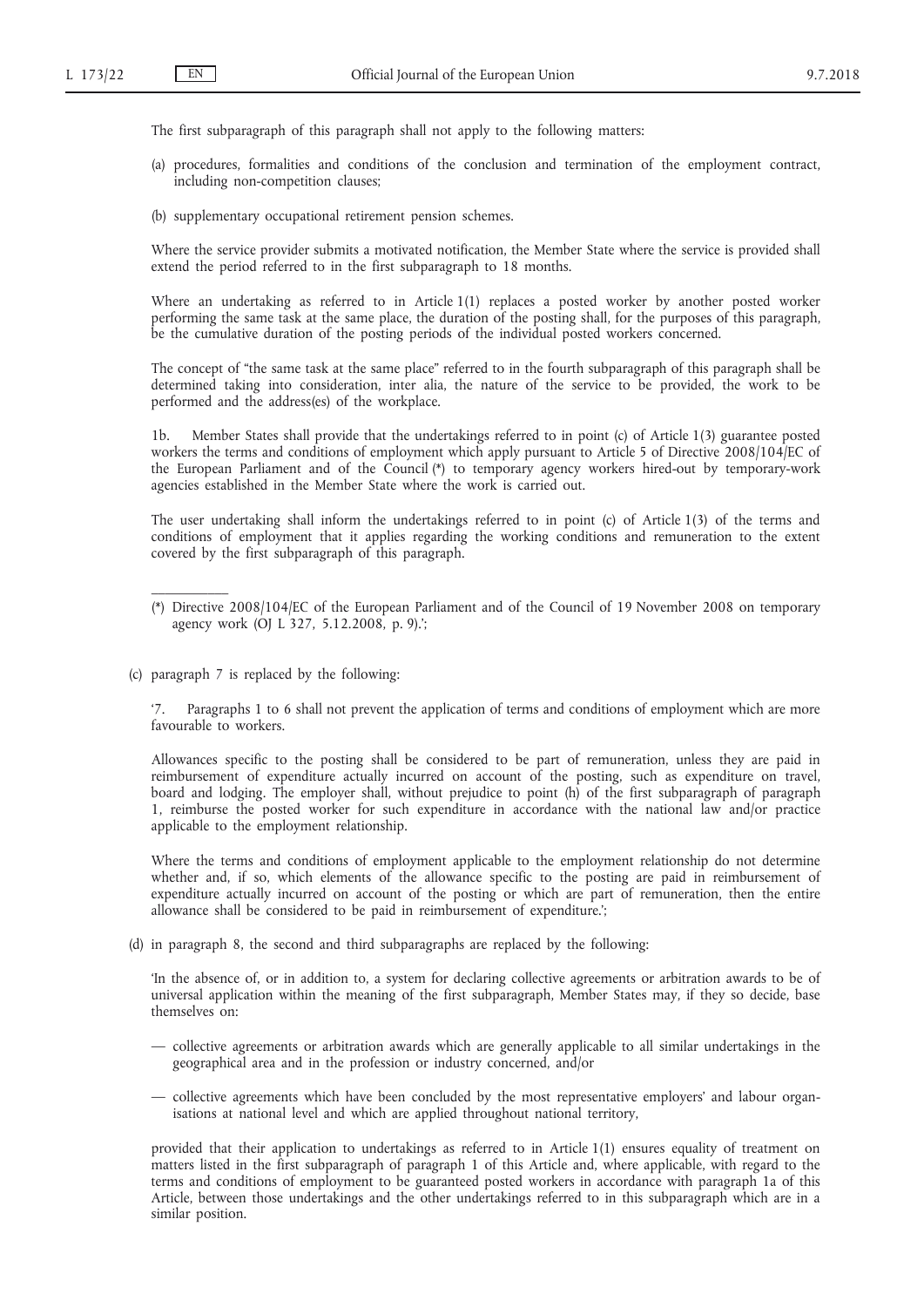Equality of treatment, within the meaning of this Article, shall be deemed to exist where national undertakings in a similar position:

- are subject, in the place in question or in the sector concerned, to the same obligations as undertakings as referred to in Article 1(1) as regards the matters listed in the first subparagraph of paragraph 1 of this Article and, where applicable, as regards the terms and conditions of employment to be guaranteed posted workers in accordance with paragraph 1a of this Article, and
- are required to fulfil such obligations with the same effects.';
- (e) paragraphs 9 and 10 are replaced by the following:

'9. Member States may require undertakings as referred to in Article 1(1) to guarantee workers referred to in point (c) of Article 1(3), in addition to the terms and conditions of employment referred to in paragraph 1b of this Article, other terms and conditions that apply to temporary agency workers in the Member State where the work is carried out.

10. This Directive shall not preclude the application by Member States, in compliance with the Treaties, to national undertakings and to the undertakings of other Member States, on the basis of equality of treatment, of terms and conditions of employment on matters other than those referred to in the first subparagraph of paragraph 1 in the case of public policy provisions.';

(3) in Article 4(2), the first subparagraph is replaced by the following:

'2. Member States shall make provision for cooperation between the competent authorities or bodies, including public authorities, which, in accordance with national law, are responsible for monitoring the terms and conditions of employment referred to in Article 3, including at Union level. Such cooperation shall in particular consist in replying to reasoned requests from those authorities or bodies for information on the transnational hiring-out of workers, and in tackling manifest abuses or possible cases of unlawful activities, such as transnational cases of undeclared work and bogus self-employment linked to the posting of workers. Where the competent authority or body in the Member State from which the worker is posted does not possess the information requested by the competent authority or body of the Member State to whose territory the worker is posted, it shall seek to obtain that information from other authorities or bodies in that Member State. In the event of persistent delays in the provision of such information to the Member State to whose territory the worker is posted, the Commission shall be informed and shall take appropriate measures.';

(4) Article 5 is replaced by the following:

#### *'Article 5*

#### **Monitoring, control and enforcement**

The Member State to whose territory the worker is posted and the Member State from which the worker is posted shall be responsible for the monitoring, control and enforcement of the obligations laid down in this Directive and in Directive 2014/67/EU and shall take appropriate measures in the event of failure to comply with this Directive.

Member States shall lay down the rules on penalties applicable to infringements of national provisions adopted pursuant to this Directive and shall take all measures necessary to ensure that they are implemented. The penalties provided for shall be effective, proportionate and dissuasive.

Member States shall in particular ensure that adequate procedures are available to workers and/or workers' representatives for the enforcement of obligations under this Directive.

Where, following an overall assessment made pursuant to Article 4 of Directive 2014/67/EU by a Member State, it is established that an undertaking is improperly or fraudulently creating the impression that the situation of a worker falls within the scope of this Directive, that Member State shall ensure that the worker benefits from relevant law and practice.

Member States shall ensure that this Article does not lead to the worker concerned being subject to less favourable conditions than those applicable to posted workers.';

(5) the introductory wording of the Annex is replaced by the following:

'The activities referred to in Article 3(2) include all building work related to the construction, repair, upkeep, alteration or demolition of buildings, and in particular the following work:'.